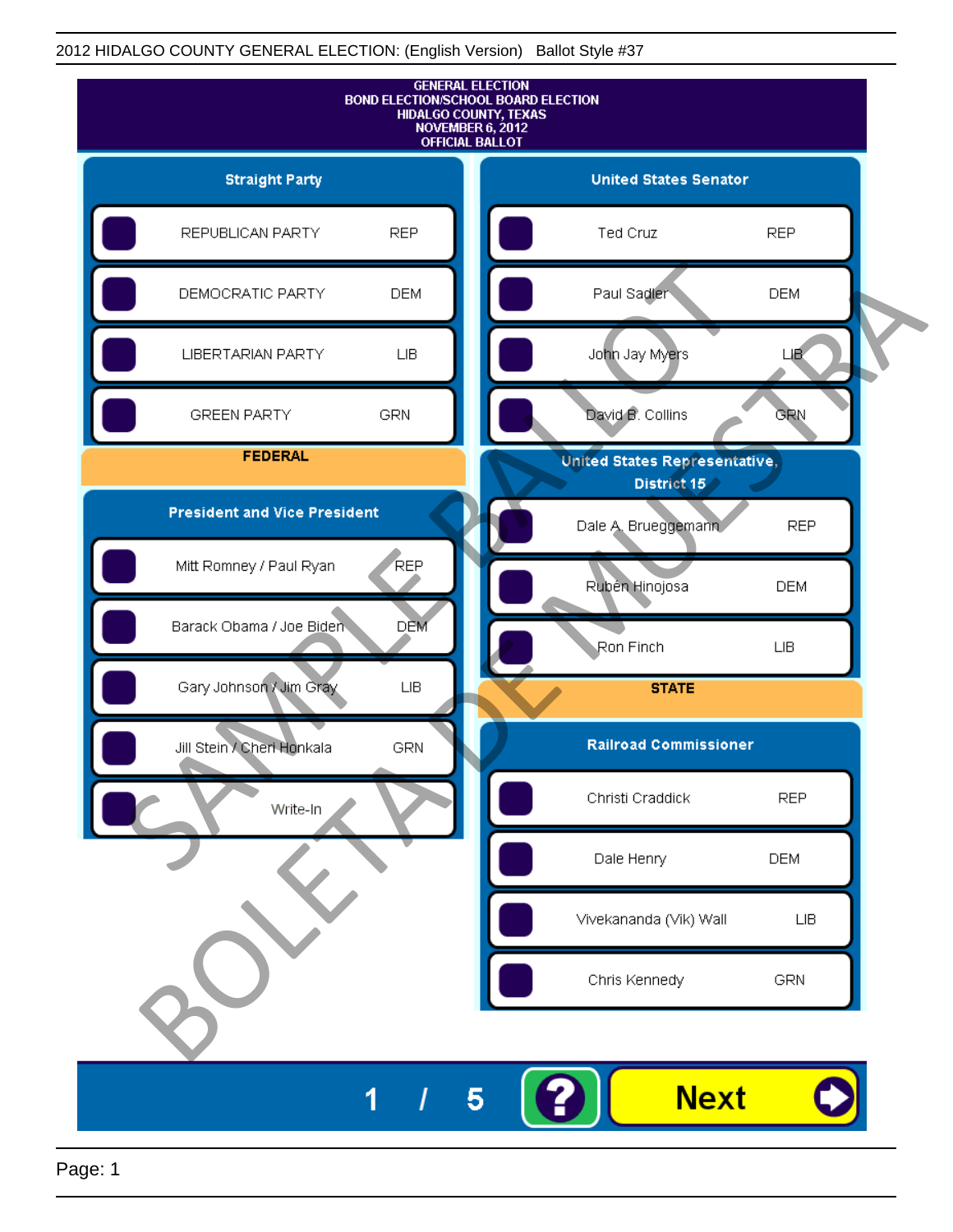

Page: 2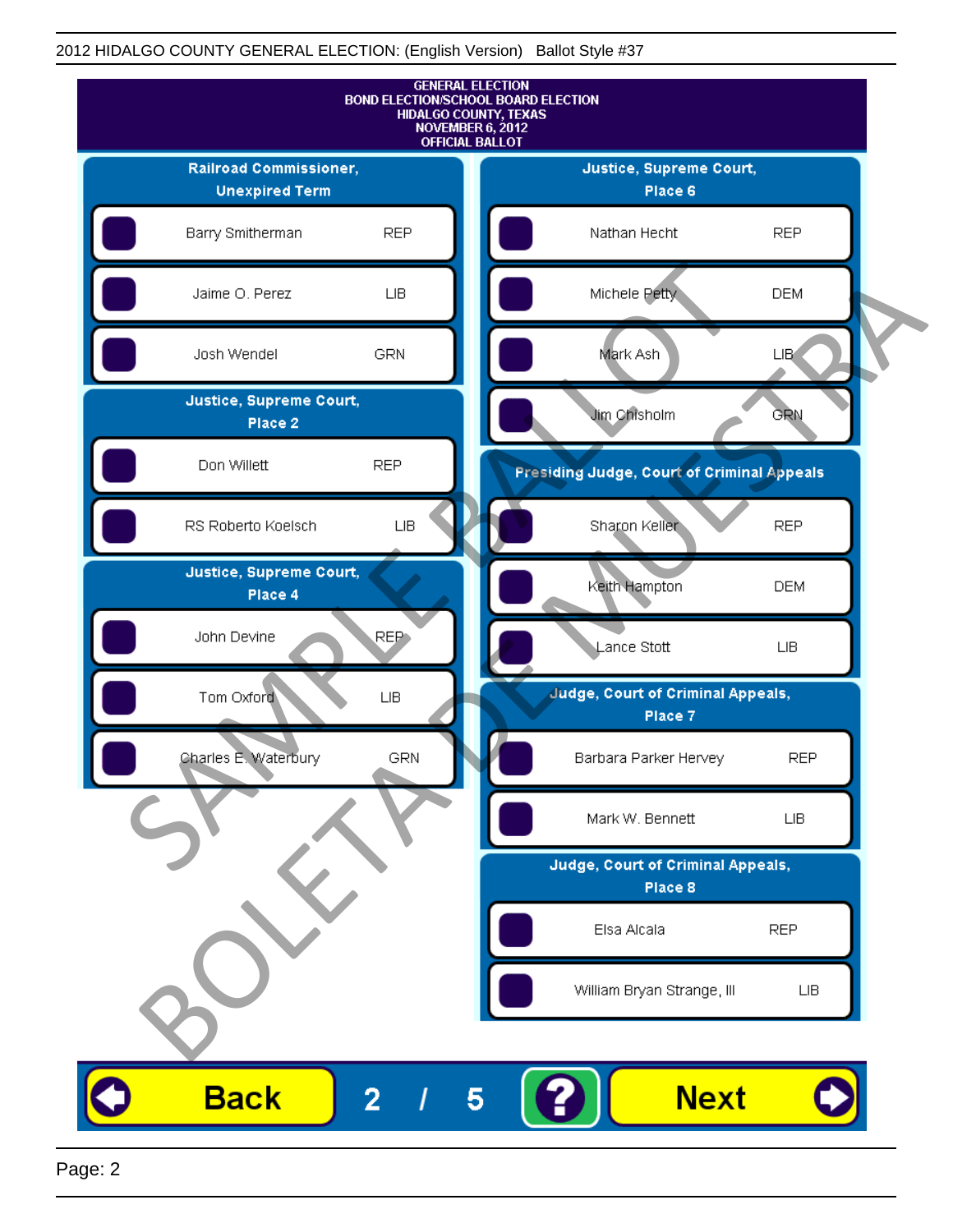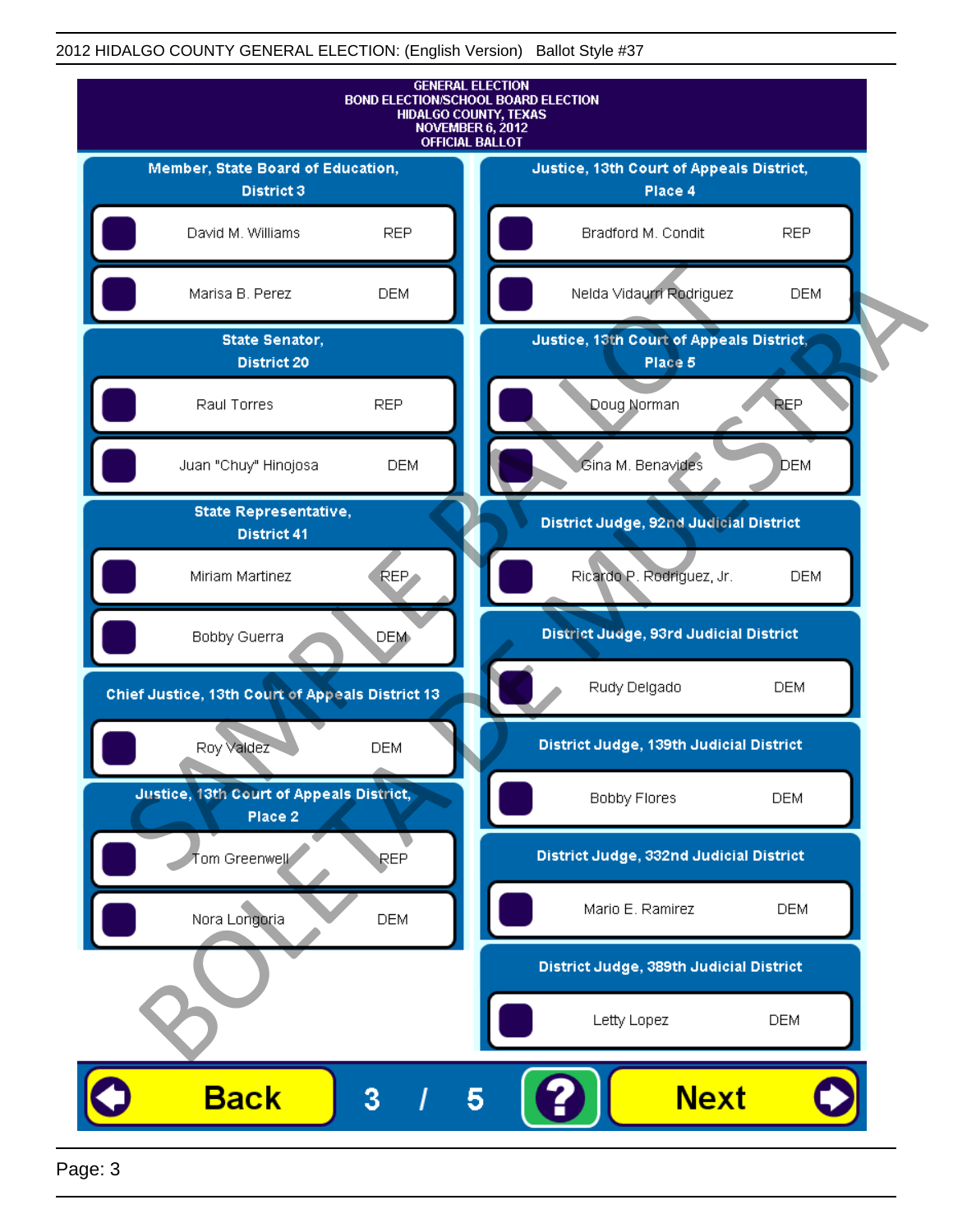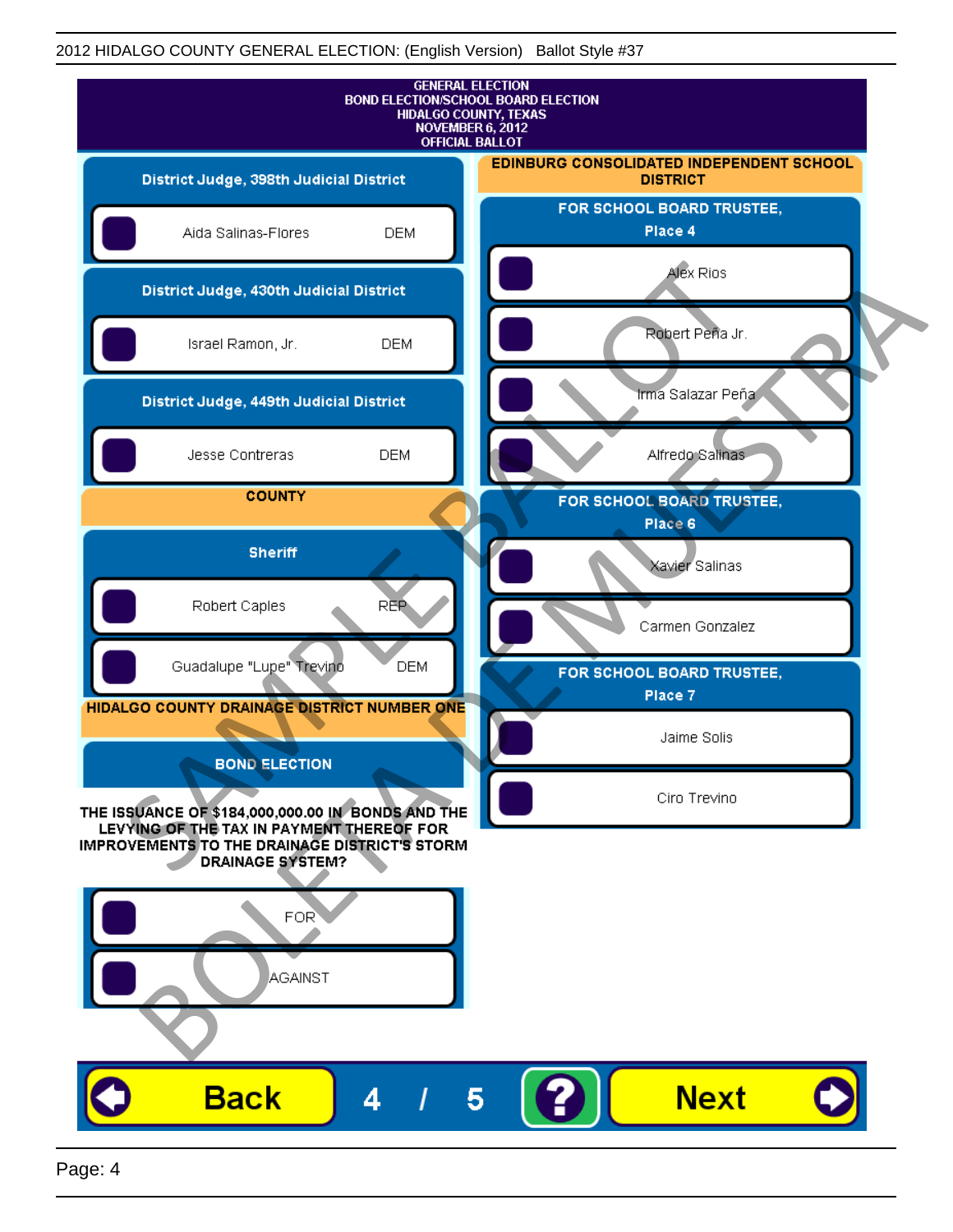# **GENERAL ELECTION** BOND ELECTIONSCHOOL BOARD ELECTION<br>HIDALGO COUNTY, TEXAS<br>NOVEMBER 6, 2012<br>OFFICIAL BALLOT

Review

#### UNOPPOSED CANDIDATES DECLARED ELECTED

Judge, County Court at Law No. 7 Sergio Valdez (DEM)

County Tax Assessor-Collector

Fall Paul Visitera, Precinct No. 1<br>
County Commissioner, Precinct No. 1<br>
SAC. Cutellar JF: (DEM)<br>
County Commissioner, Precinct No. 2<br>
Ulattice of the Peace, Precinct No. 2 Place 1<br>
Counter M. "Bobby" Contrers (DEM)<br>
Ulatt County Commissioner, Precinct No. 1<br>
Accounts: A County Commissioner, Precinct No. 3<br>
Use of the Peace, Precinct No. 1<br>
Siste of the Peace, Precinct No. 1<br>
There is a control of the County Commission (DEM)<br>
There is a cont

**Back** 

5

5

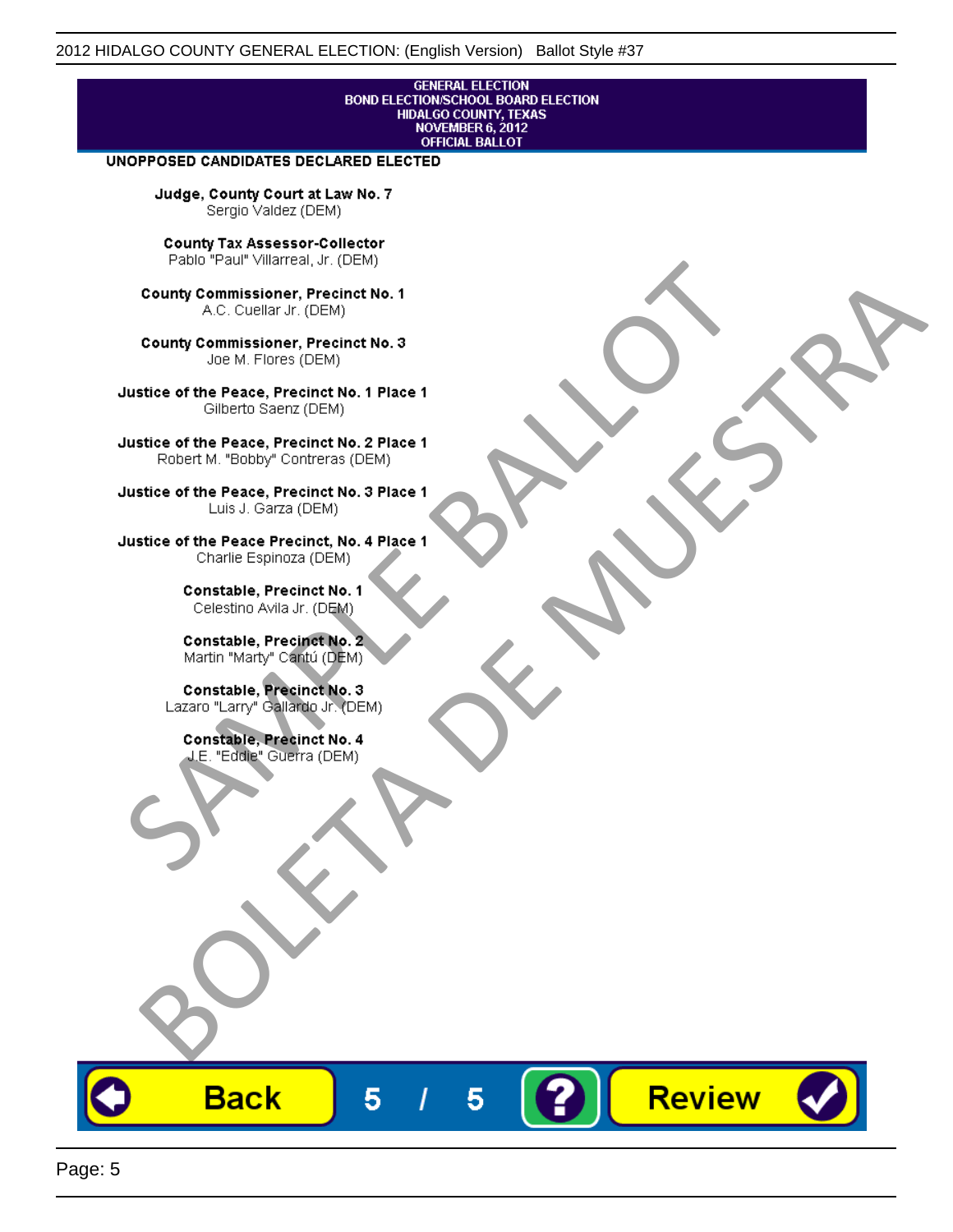## **Summary Ballot Instructions**

Press the candidate name or contest title to return to a contest.

Vote button will light up when

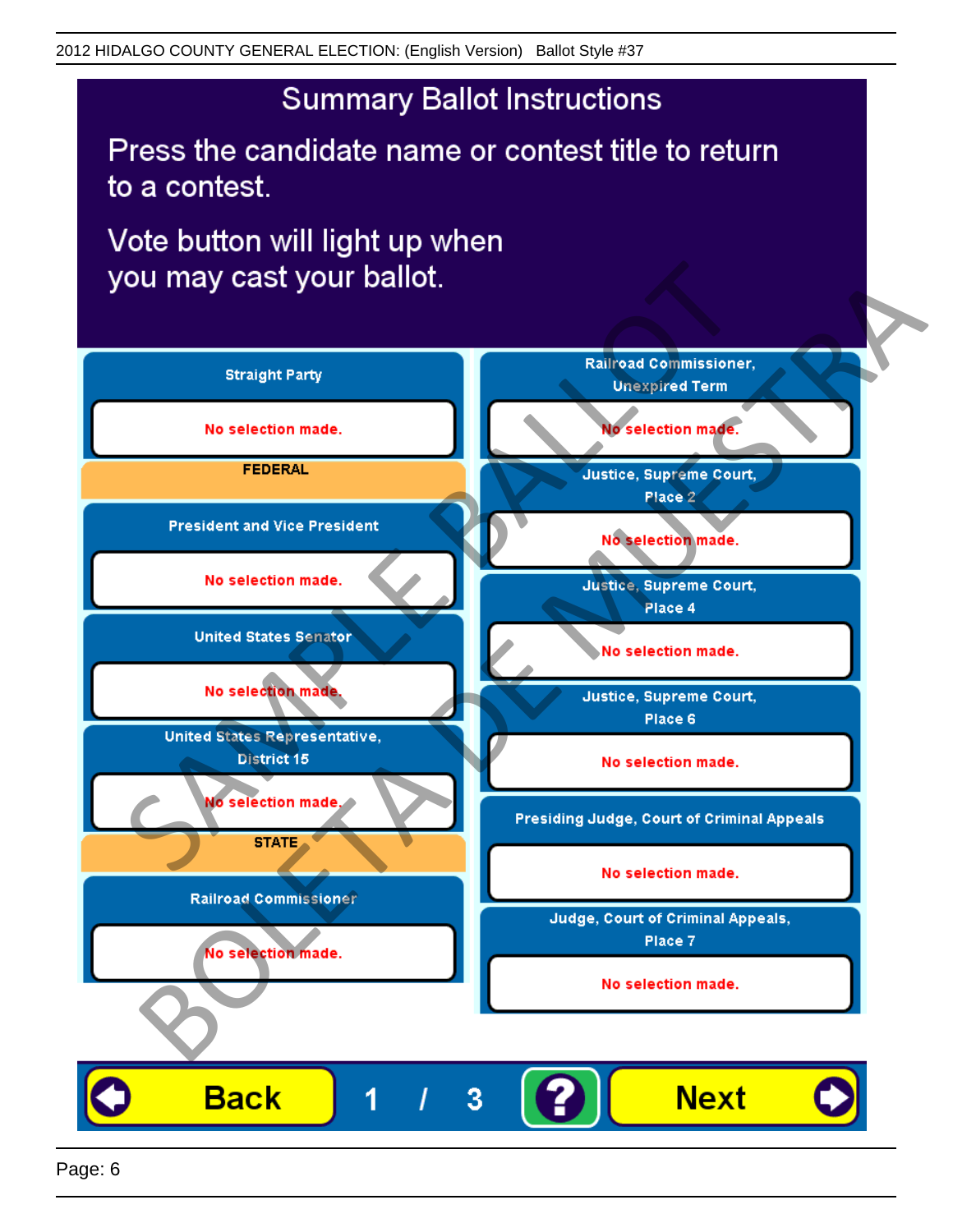## **Summary Ballot Instructions**

Press the candidate name or contest title to return to a contest.

Vote button will light up when